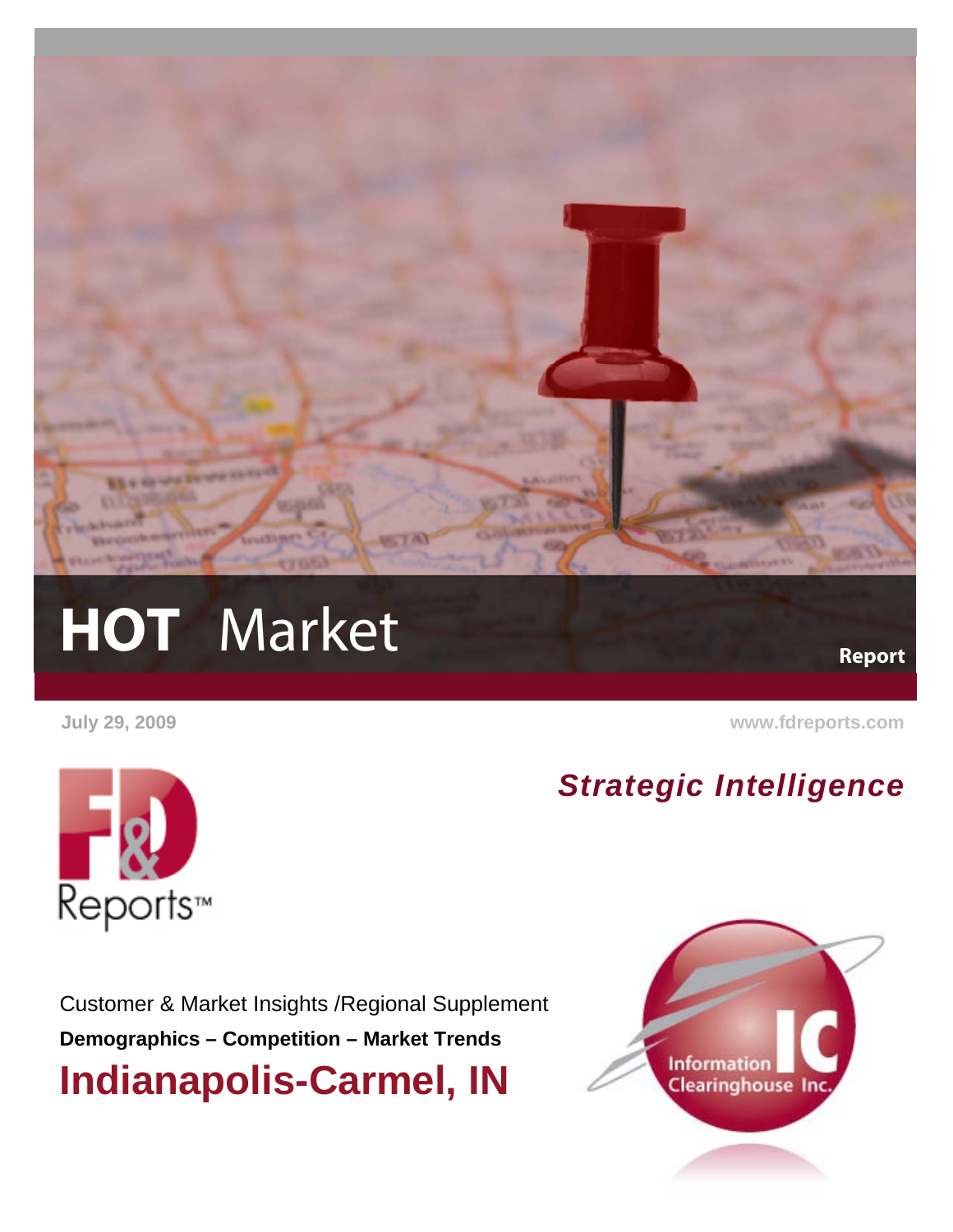

**[www.fdreports.com](http://www.fdreports.com/) I July 29, 2009**





## **Indianapolis-Carmel, IN**

#### **BACKGROUND INFORMATION**

With 1.9 million people, the Indianapolis market is the 33<sup>rd</sup> largest metropolitan area in the United States in terms of population. Since 2000, the area's total population increased 5.6%, compared to the state's 4.4% increase and the country's 7.2% increase. According to the U.S. Census Bureau, in 2007 the Indianapolis metro area's ethnic mix was estimated to be 79.7% Caucasian, 14.1% African American, 4.5% Hispanic or Latino and 1.7% Asian.

Like most other metro areas, Indianapolis has been affected by the housing market decline. The average price of single family homes in Indianapolis was \$94,600 as of the first quarter of fiscal 2009, representing a two year decline of 19.0%. The area's 2007 median household income of \$53,101 is well above the state median (\$47,422) and national median (\$50,740). The area's unemployment rate of 10.7%, not seasonally adjusted, as of June 2009 is nearly double what it was in June 2008, and is higher than the national rate of 9.5% for that month. The major corporate players with headquarters in the area include Eli Lilly and Company, Wellpoint, Thomson SA, Conseco, Steak 'n Shake, Sallie Mae, Rolls Royce, Marsh Supermarkets, Delta Faucet Company and General Motors.

Indianapolis ranked #27 in total grocery sales of all metro markets in 2007, at \$3.68 billion. Since our last report on the area in July 2004, the number of grocery markets has grown 35.0%, from 183 to 247 stores. **Kroger** remains steady as the top grocery retailer, though **Wal-Mart** is catching up, gaining a nearly 3.0% share in the area and moving to the second position from third. Meanwhile, local grocery retailer **Marsh Supermarkets** dropped to the #3 spot after losing its second position in 2006, after a sharp downsizing following its acquisition by Sun Capital. **Meijer** remains at the fourth spot despite losing share. Wholesale clubs **Sam's Club** and **Costco** maintain stability in the fifth and sixth spots, respectively, both close in area volume. **Target** holds the seventh spot, while **Aldi** holds the eighth position, though down from the seventh spot in 2004. **Grace Foods** continues to hold the ninth position, while **Whole Foods** was a 2007 addition to the market and top 10.

Overall, in terms of rankings, the market has experienced very little change since 2004. The wholesale clubs have remained relatively stable, while local retailers Marsh Supermarkets and Meijer struggle to maintain share. Meanwhile, discounters Wal-Mart and Aldi continue to open stores capitalizing on the lagging economy and consumers' thirst for value.



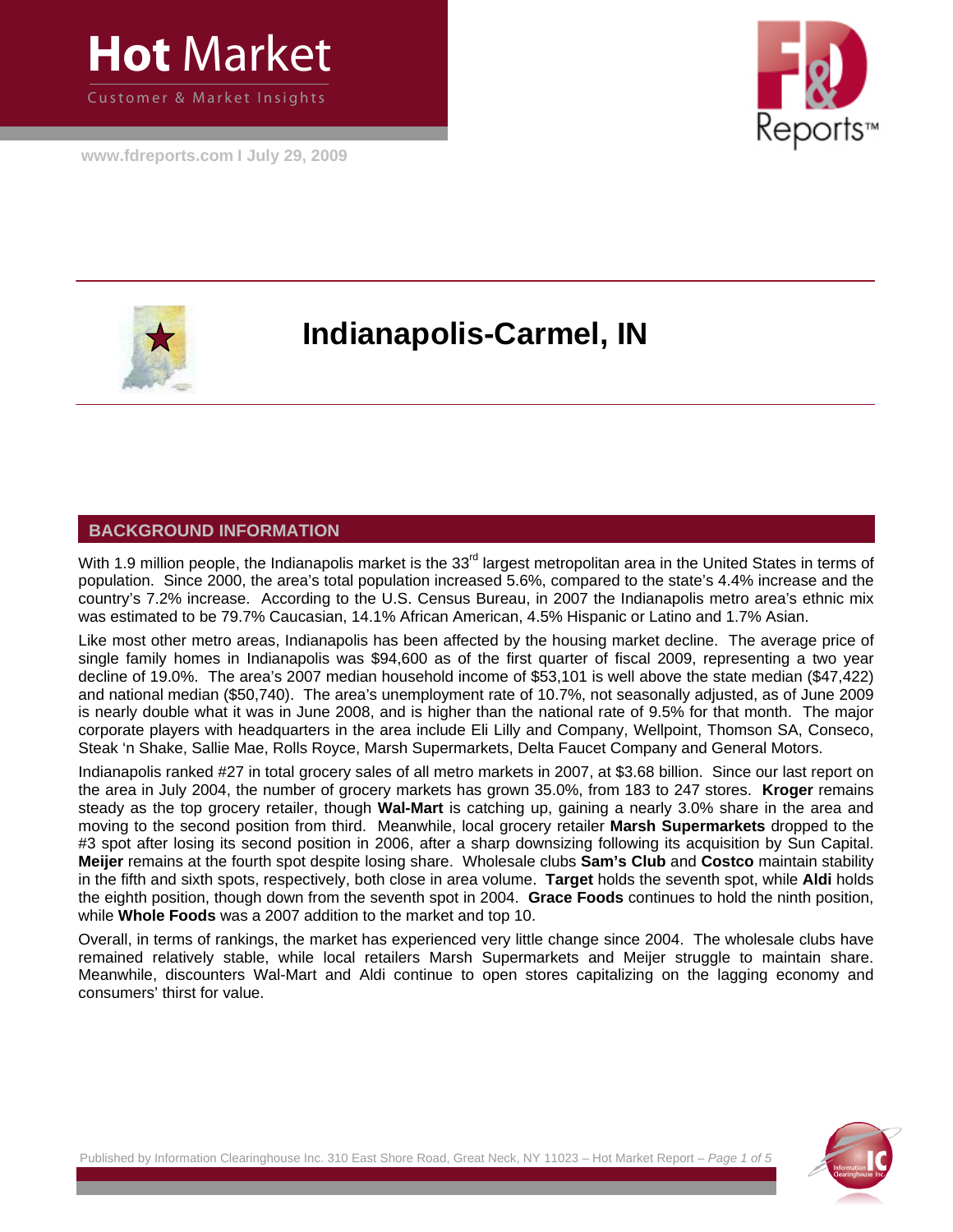The following chart lists the counties included in the Indianapolis metro market:

| <b>County Definition</b> |  |  |                          |                              |  |  |  |  |  |
|--------------------------|--|--|--------------------------|------------------------------|--|--|--|--|--|
|                          |  |  |                          | Boone Brown Hamilton Hancock |  |  |  |  |  |
|                          |  |  | Hendricks Johnson Marion |                              |  |  |  |  |  |
|                          |  |  | Morgan Putnam Shelby     |                              |  |  |  |  |  |

The following chart shows the grocery retailers that operate within the Indianapolis market, the number of stores that each operates, the market share held as of December 2008 and the average market sales per chain:

| <b>FOOD RETAILERS</b>     |                |         |                   |                                                 |  |  |  |  |  |
|---------------------------|----------------|---------|-------------------|-------------------------------------------------|--|--|--|--|--|
| <b>Retailer</b>           | Number of      | Market  |                   | <b>F&amp;D Estimated</b><br><b>Market Sales</b> |  |  |  |  |  |
|                           | <b>Stores</b>  | Share % |                   |                                                 |  |  |  |  |  |
|                           |                |         | $($$ in millions) |                                                 |  |  |  |  |  |
|                           |                |         |                   |                                                 |  |  |  |  |  |
| Kroger                    | 46             | 25.6%   | \$                | 943.2                                           |  |  |  |  |  |
| Wal-Mart                  | 22             | 20.6%   | \$                | 759.0                                           |  |  |  |  |  |
| <b>Marsh Supermarkets</b> | 50             | 18.3%   | \$                | 674.3                                           |  |  |  |  |  |
| Meijer                    | 9              | 10.1%   | \$                | 372.1                                           |  |  |  |  |  |
| Sam's Club                | 5              | 3.8%    | \$                | 140.0                                           |  |  |  |  |  |
| Costco                    | 2              | 3.6%    | \$                | 132.6                                           |  |  |  |  |  |
| <b>Target</b>             | 5              | 3.3%    | \$                | 121.6                                           |  |  |  |  |  |
| Aldi                      | 18             | 2.2%    | \$                | 81.1                                            |  |  |  |  |  |
| <b>Grace Foods</b>        | 7              | 1.7%    | \$                | 62.6                                            |  |  |  |  |  |
| <b>Whole Foods</b>        | $\overline{2}$ | 1.3%    | \$                | 47.9                                            |  |  |  |  |  |
| Other                     | 81             | 6.2%    | \$                | 228.4                                           |  |  |  |  |  |
| Total                     | 247            | 100.0%  | \$                | 3,684.5                                         |  |  |  |  |  |

Market share data provided by Metro Market Studies

www.metromarketstudies.com

The following graphs represent the Indianapolis retail grocery market share composition for the years ended December 2008 and December 2006:





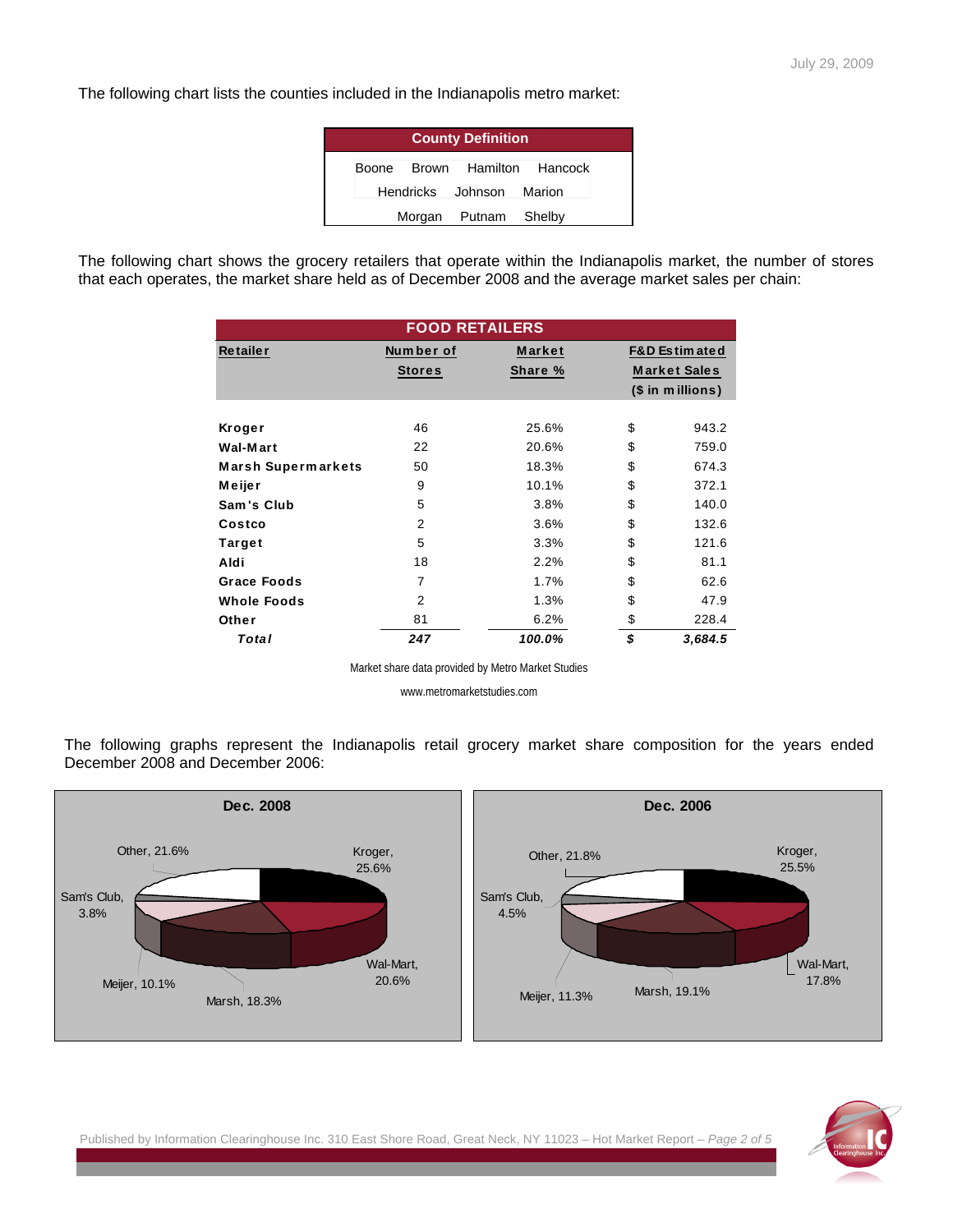The charts below show the shift in market share and store count for the Indianapolis market food retailers over the past two years:







### **SUPERMARKET ACTIVITY**

**Kroger** operated 46 stores in Indianapolis as of December 2008 and has a 25.6% share, dominating the area with 42 Kroger stores, three Sav-Ons and one Jac C store. Overall, Kroger has nearly 2,500 stores nationwide, including at least 70 in the state of Indiana. Within the market, the Company has seen its share ease modestly in recent years, down a full percentage point since 2005; this is mostly related to the net closure of two stores. However, in January 2009 the Company opened its first new Indianapolis location in several years and announced plans to begin construction on a second unit, anticipated to open by year end. This is in addition to growth in Fort Wayne in northeast Indiana, where the Company is replacing three stores, expanding two and remodeling another three. Meanwhile, Kroger closed an unprofitable store in Indianapolis in June 2009, leaving the store count at 46 pending the second store opening later this year.

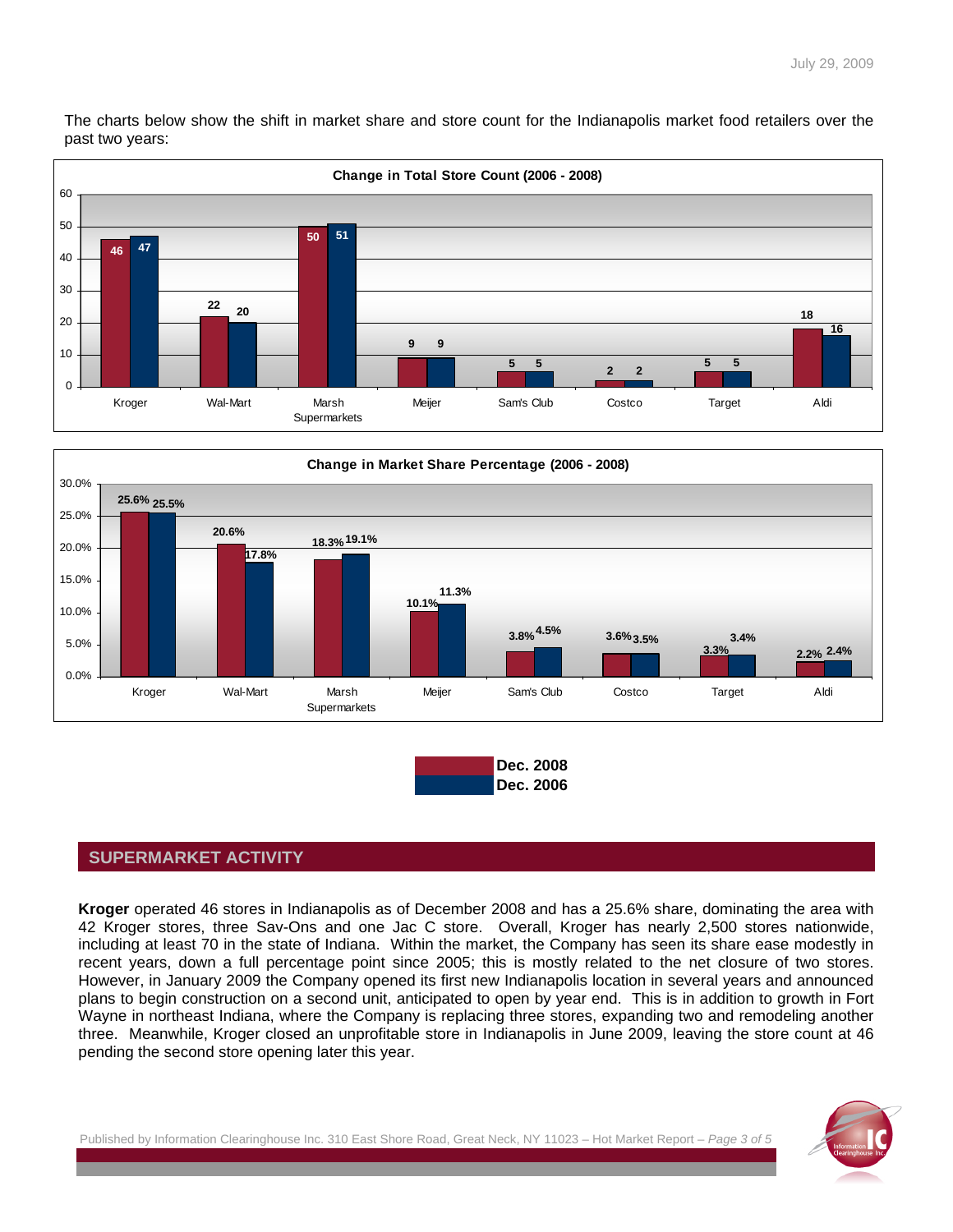**Wal-Mart** operates 22 stores, including 19 supercenters and three neighborhood markets, and holds a 20.6% market share. As one of the few retailers adding stores and gaining share in the market, Wal-Mart has opened four stores since 2005 while its share climbed from 14.5% to 20.6%. In 2006, it moved up from its traditional third spot, surpassing local retailer Marsh Supermarkets. In the face of a climbing national unemployment rate, Wal-Mart announced in June 2009 that it will add or expand about 150 supercenters nationwide next year. In July 2009, the Company announced plans to remodel five of its 22 stores in the market to its "next gen" supercenter store design as part of a nationwide renovation of 70% of its stores over the next five years. The first has already undergone renovation and the Company expects to update additional stores on top of the five next year. Meanwhile, **Sam's Club** has remained largely unchanged, with the same five stores and a relatively stable market share. Though it maintained its fifth spot, it lost 50 basis points in 2007 and then slipped slightly again in 2008.

As its home turf, Indianapolis is the predominant market for **Marsh Supermarkets**, which has 104 stores located in Indiana and Ohio. It currently operates 50 supermarkets in the metro area and it holds an 18.3% market share. Once the second largest grocery retailer in Indianapolis based on sales, Marsh dropped to third place in 2006, trading places with Wal-Mart; that same year the Company was bought out by Sun Capital Partners for \$325.0 million, plus assumption of debt. In July 2007, the Company announced plans for a restructuring program, for which it spent approximately \$30.0 million during its fiscal years 2008 and 2009. Along with corporate staff cutbacks and the sale/leaseback of 27 stores, its headquarters and two distribution centers, Marsh sold off its McNamara Florist division and Village Pantry convenience stores. At the same time, it converted all of its no frills LoBill and O'Malia Foods stores to either Marsh Hometown Markets or Marsh the Marketplace. Meanwhile, capital expenditures for the current fiscal year have been cut in half as comps continue to be negative for the third consecutive quarter.

**Meijer** continues to operate the same nine stores it has had in the market for several years, with its current share at 10.1%. The Company has been unable to gain share in Indianapolis since its peak in 2006 at 11.3%, after which it fell steeply in 2007 and then again in 2008. In fact, Meijer has suffered recently, according to management, due to competition from Wal-Mart. In response to a highly competitive environment, Meijer eliminated 500 corporate store managers in August 2007 and reassigned another 4,000 employees. In March 2009, the Company announced plans to expand its distribution center in Newport, MI from 852,000 square feet to 1.2 million square feet, in preparation for more growth in the Midwest. Then in June 2009, following the footsteps of several other big chains, Meijer opened a 102,000 square-foot store in the Chicago market, approximately half the size of a typical store. If the new format proves successful, management indicated that it will "definitely consider" additional stores in other markets.

**Costco** hasn't changed since it entered the market in 2004 with two stores and a 3.9% share, just 30 basis points above its current share of 3.6%. It also hasn't moved from the same sixth position it held five years ago. **Target** has also been consistent with no store openings in recent years, and it's market share remaining relatively unchanged since 2004, when it had a 3.2% share. Currently, Target has five SuperTargets and a 3.3% hold on the market. It has also consistently maintained the seventh spot in the market area for several years.

**Aldi** operates 18 stores and has a 2.2% market share in the Indianapolis metro area. As far back as 2003 the Company has maintained 16 stores, but in 2008 it opened two additional units in the market. Since Aldi is a no frills discount food retailer selling 85% private labels, the current global economic downturn has helped drive traffic into its stores, which has encouraged the Company to open its staple small format stores in new U.S. markets. While Aldi originally planned to open 75 units this year on top of the 100 units opened last year, the Company has already boosted the number to 80 units, including one relocated store and one new unit opened earlier this year in Indianapolis.